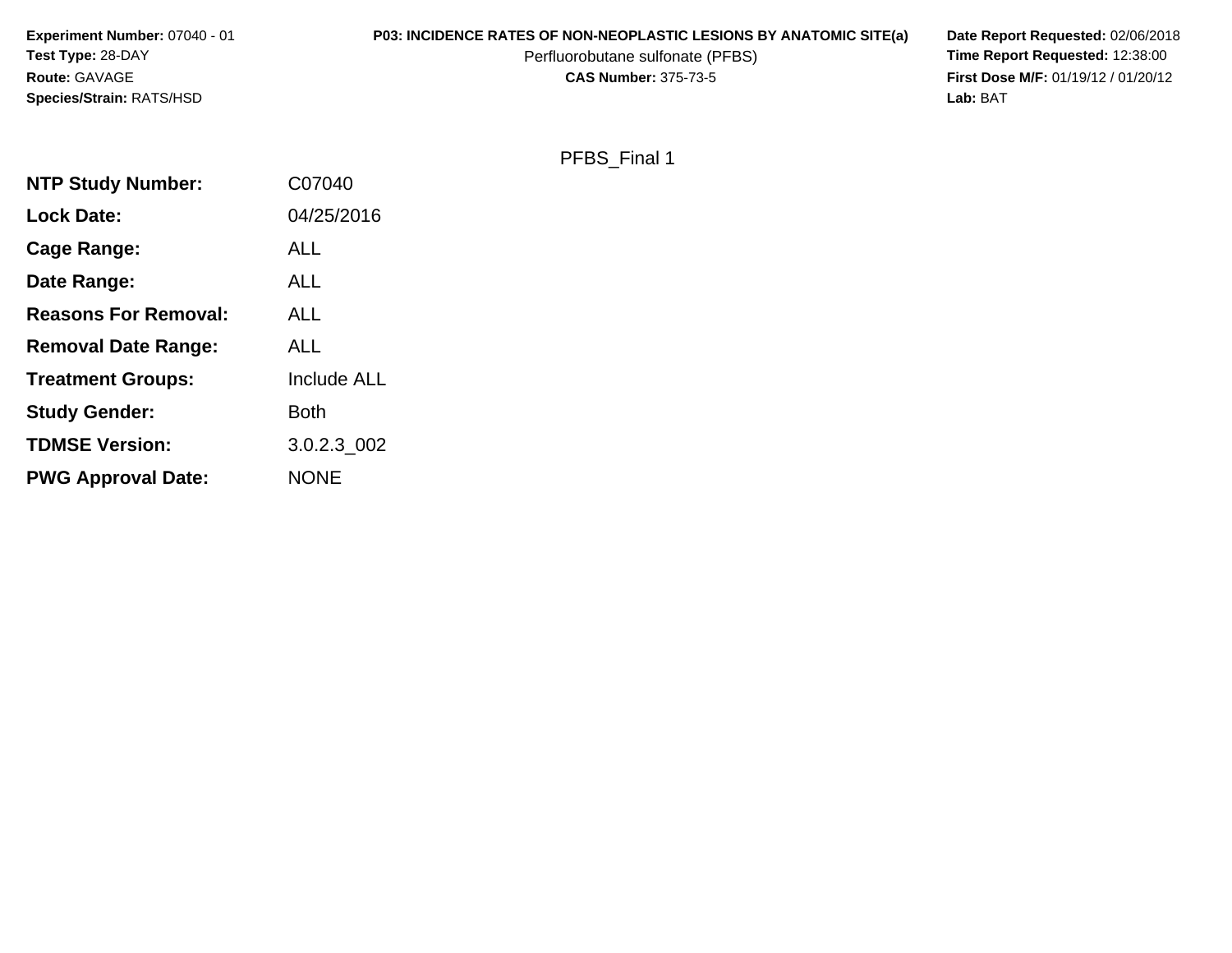**Experiment Number:** 07040 - 01**Test Type:** 28-DAY

### **Route:** GAVAGE

**Species/Strain:** RATS/HSD

Perfluorobutane sulfonate (PFBS)<br>**CAS Number:** 375-73-5

**P03: INCIDENCE RATES OF NON-NEOPLASTIC LESIONS BY ANATOMIC SITE(a) Date Report Requested: 02/06/2018**<br>Perfluorobutane sulfonate (PFBS) **Time Report Requested: 12:38:00 First Dose M/F:** 01/19/12 / 01/20/12<br>**Lab:** BAT **Lab:** BAT

| <b>Harlan Sprague Dawley RATS MALE</b>                   | 0mg/kg/d M | 62.6mg/kg/d M | 125mg/kg/d M | 250mg/kg/d M | 500mg/kg/d M | 1000mg/kg/d M     |
|----------------------------------------------------------|------------|---------------|--------------|--------------|--------------|-------------------|
| <b>Disposition Summary</b>                               |            |               |              |              |              |                   |
| <b>Animals Initially In Study</b><br><b>Early Deaths</b> | 10         | 10            | 10           | 10           | 10           | 10                |
| <b>Dosing Accident</b><br><b>Natural Death</b>           |            |               |              |              |              | $\mathbf{1}$<br>9 |
| <b>Survivors</b>                                         |            |               |              |              |              |                   |
| <b>Terminal Sacrifice</b>                                | 10         | 10            | 10           | 10           | 10           |                   |
| <b>Animals Examined Microscopically</b>                  | 10         | 10            | 10           | 10           | 10           | 10                |
| <b>ALIMENTARY SYSTEM</b>                                 |            |               |              |              |              |                   |
| Esophagus<br>Hemorrhage                                  | (10)       | (0)           | (0)          | (0)          | (10)         | (10)<br>$1(10\%)$ |
| Inflammation, Chronic                                    |            |               |              |              | 1 (10%)      | $1(10\%)$         |
| Perforation                                              |            |               |              |              |              | $1(10\%)$         |
| Intestine Large, Cecum                                   | (10)       | (0)           | (0)          | (0)          | (10)         | (10)              |
| Intestine Large, Colon                                   | (10)       | (0)           | (0)          | (0)          | (10)         | (10)              |
| <b>Infiltration Cellular</b>                             | 1 (10%)    |               |              |              |              |                   |
| Intestine Large, Rectum                                  | (10)       | (0)           | (0)          | (0)          | (10)         | (10)              |
| Intestine Small, Duodenum                                | (10)       | (0)           | (0)          | (0)          | (10)         | (10)              |
| Intestine Small, Ileum                                   | (10)       | (0)           | (0)          | (0)          | (10)         | (10)              |
| Intestine Small, Jejunum                                 | (10)       | (0)           | (0)          | (0)          | (10)         | (10)              |
| Liver                                                    | (10)       | (10)          | (10)         | (10)         | (10)         | (10)              |
| Hemorrhage                                               |            |               |              |              |              | $1(10\%)$         |
| Hepatodiaphragmatic Nodule                               |            | $1(10\%)$     |              |              |              | $1(10\%)$         |
| Infiltration Cellular, Mixed Cell                        | 2(20%)     | 1(10%)        | 2 (20%)      | 3(30%)       | $1(10\%)$    |                   |
| Necrosis                                                 |            |               |              |              |              | $1(10\%)$         |
| Hepatocyte, Cytoplasmic Alteration                       |            |               | 1(10%)       |              | 10 (100%)    | 9(90%)            |
| Hepatocyte, Hypertrophy                                  |            |               | 9(90%)       | 10 (100%)    | 10 (100%)    | 9(90%)            |
| Pancreas                                                 | (10)       | (10)          | (10)         | (10)         | (10)         | (10)              |
| Salivary Glands                                          | (10)       | (0)           | (0)          | (0)          | (10)         | (10)              |
| Stomach, Forestomach                                     | (10)       | (0)           | (0)          | (10)         | (10)         | (10)              |
| Inflammation, Acute                                      |            |               |              |              |              | $1(10\%)$         |
| Epithelium, Hyperplasia                                  |            |               |              |              | 1 (10%)      | 6(60%)            |
| Stomach, Glandular                                       | (10)       | (0)           | (0)          | (0)          | (10)         | (10)              |
|                                                          |            |               |              |              |              |                   |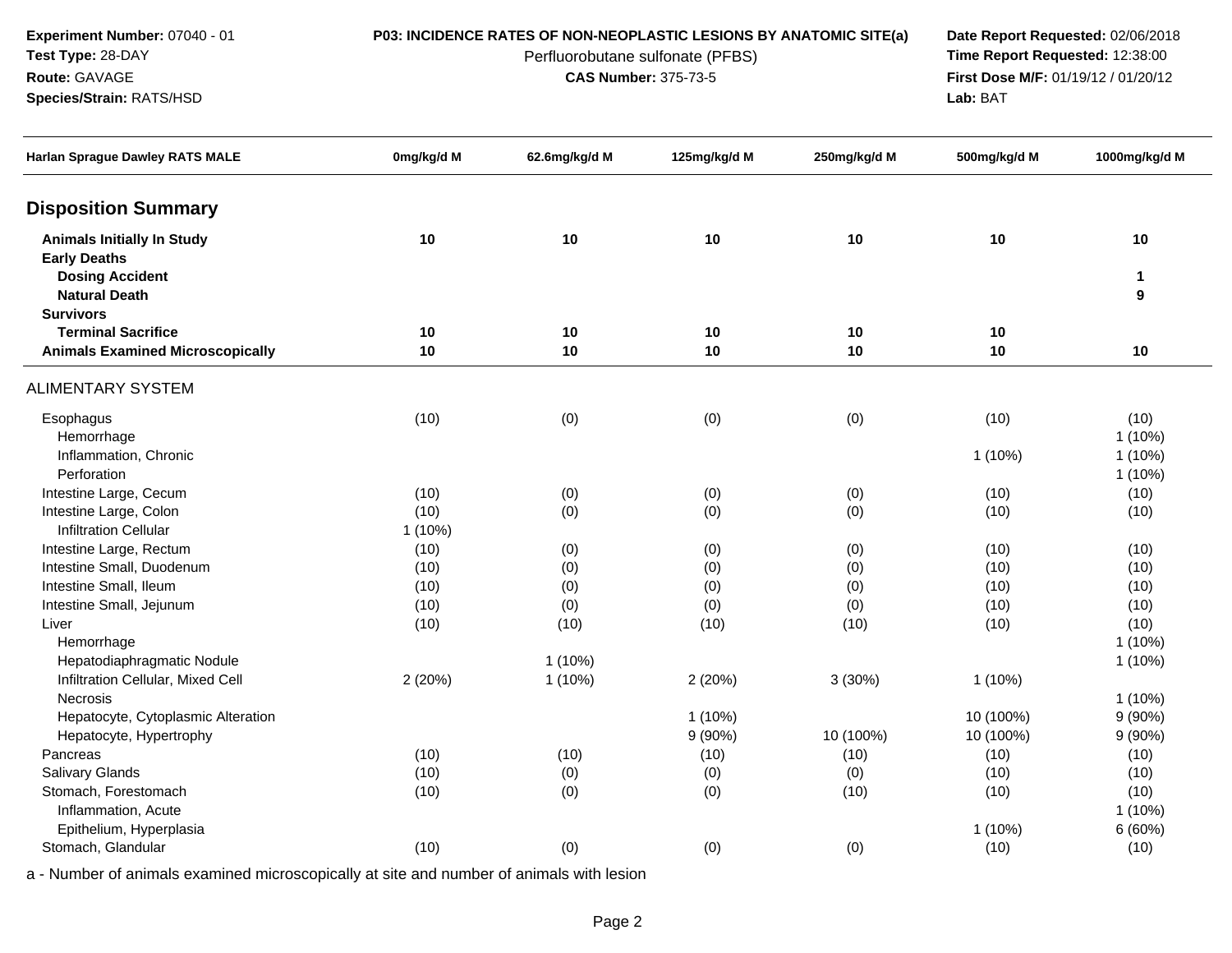| <b>Experiment Number: 07040 - 01</b> | P03: INCIDENCE RATES OF NON-NEOPLASTIC LESIONS BY ANATOMIC SITE(a) | Date Report Requested: 02/06/2018          |
|--------------------------------------|--------------------------------------------------------------------|--------------------------------------------|
| <b>Test Type: 28-DAY</b>             | Perfluorobutane sulfonate (PFBS)                                   | <b>Time Report Requested: 12:38:00</b>     |
| <b>Route: GAVAGE</b>                 | <b>CAS Number: 375-73-5</b>                                        | <b>First Dose M/F: 01/19/12 / 01/20/12</b> |
| <b>Species/Strain: RATS/HSD</b>      |                                                                    | Lab: BAT                                   |

| <b>Harlan Sprague Dawley RATS MALE</b> | 0mg/kg/d M   | 62.6mg/kg/d M | 125mg/kg/d M | 250mg/kg/d M | 500mg/kg/d M | 1000mg/kg/d M |
|----------------------------------------|--------------|---------------|--------------|--------------|--------------|---------------|
| <b>CARDIOVASCULAR SYSTEM</b>           |              |               |              |              |              |               |
| <b>Blood Vessel</b>                    |              |               |              |              |              |               |
| Heart                                  | (10)<br>(10) | (0)<br>(0)    | (0)<br>(0)   | (0)<br>(0)   | (10)<br>(10) | (10)<br>(10)  |
| Cardiomyopathy                         | $1(10\%)$    |               |              |              | $1(10\%)$    |               |
|                                        |              |               |              |              |              |               |
| <b>ENDOCRINE SYSTEM</b>                |              |               |              |              |              |               |
| <b>Adrenal Cortex</b>                  | (10)         | (0)           | (0)          | (1)          | (10)         | (10)          |
| Adrenal Medulla                        | (10)         | (0)           | (0)          | (1)          | (10)         | (10)          |
| Islets, Pancreatic                     | (10)         | (0)           | (0)          | (0)          | (10)         | (10)          |
| Parathyroid Gland                      | (7)          | (0)           | (0)          | (0)          | (10)         | (6)           |
| <b>Pituitary Gland</b>                 | (10)         | (0)           | (0)          | (0)          | (10)         | (10)          |
| <b>Thyroid Gland</b>                   | (10)         | (10)          | (10)         | (10)         | (10)         | (10)          |
| <b>GENERAL BODY SYSTEM</b>             |              |               |              |              |              |               |
| None                                   |              |               |              |              |              |               |
| <b>GENITAL SYSTEM</b>                  |              |               |              |              |              |               |
| Epididymis                             | (10)         | (0)           | (0)          | (0)          | (10)         | (10)          |
| Duct, Exfoliated Germ Cell             |              |               |              |              |              | 2(20%)        |
| <b>Preputial Gland</b>                 | (10)         | (0)           | (0)          | (0)          | (10)         | (10)          |
| Prostate                               | (10)         | (0)           | (0)          | (0)          | (10)         | (10)          |
| Seminal Vesicle                        | (10)         | (0)           | (0)          | (0)          | (10)         | (10)          |
| <b>Testes</b>                          | (10)         | (10)          | (10)         | (10)         | (10)         | (10)          |
| Germinal Epithelium, Degeneration      |              |               |              |              |              | $1(10\%)$     |
|                                        |              |               |              |              |              |               |
| <b>HEMATOPOIETIC SYSTEM</b>            |              |               |              |              |              |               |
| <b>Bone Marrow</b>                     | (10)         | (10)          | (10)         | (10)         | (10)         | (10)          |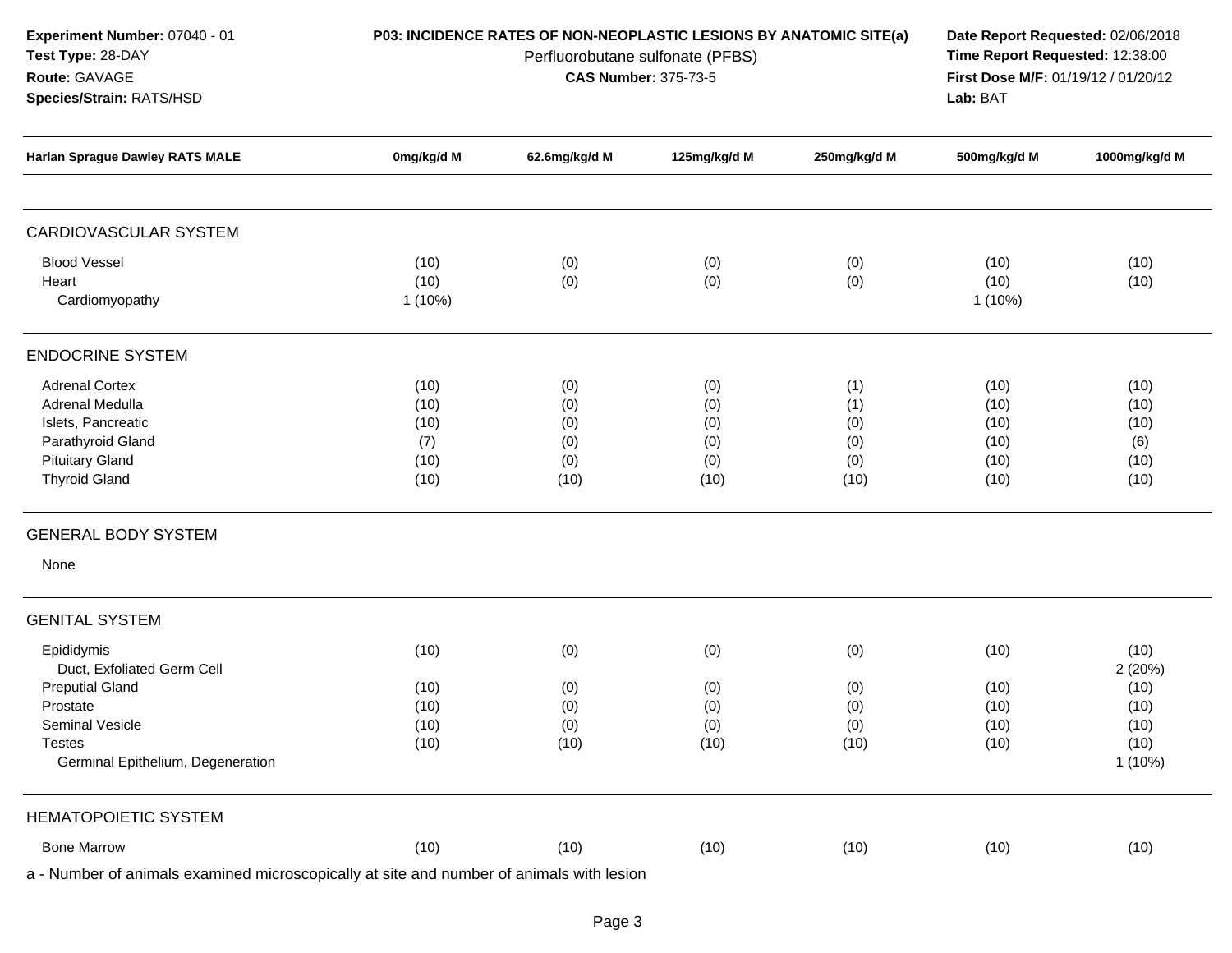**Experiment Number:** 07040 - 01**Test Type:** 28-DAY**Route:** GAVAGE

## **Species/Strain:** RATS/HSD

Perfluorobutane sulfonate (PFBS)<br>**CAS Number:** 375-73-5

**P03: INCIDENCE RATES OF NON-NEOPLASTIC LESIONS BY ANATOMIC SITE(a) Date Report Requested: 02/06/2018**<br>Perfluorobutane sulfonate (PFBS) **Time Report Requested: 12:38:00 First Dose M/F:** 01/19/12 / 01/20/12<br>**Lab:** BAT **Lab:** BAT

| <b>Harlan Sprague Dawley RATS MALE</b>                                                                | 0mg/kg/d M           | 62.6mg/kg/d M      | 125mg/kg/d M       | 250mg/kg/d M       | 500mg/kg/d M         | 1000mg/kg/d M                     |
|-------------------------------------------------------------------------------------------------------|----------------------|--------------------|--------------------|--------------------|----------------------|-----------------------------------|
| Hypocellularity<br>Lymph Node, Mandibular<br>Lymph Node, Mesenteric<br>Spleen                         | (10)<br>(10)<br>(10) | (0)<br>(0)<br>(10) | (0)<br>(0)<br>(10) | (0)<br>(0)<br>(10) | (10)<br>(10)<br>(10) | 10 (100%)<br>(10)<br>(10)<br>(10) |
| Thymus<br>Atrophy                                                                                     | (10)                 | (10)               | (10)               | (10)               | (10)                 | (10)<br>5 (50%)                   |
| <b>INTEGUMENTARY SYSTEM</b>                                                                           |                      |                    |                    |                    |                      |                                   |
| Mammary Gland<br>Skin                                                                                 | (10)<br>(10)         | (0)<br>(0)         | (0)<br>(0)         | (0)<br>(0)         | (10)<br>(10)         | (10)<br>(10)                      |
| MUSCULOSKELETAL SYSTEM                                                                                |                      |                    |                    |                    |                      |                                   |
| Bone                                                                                                  | (10)                 | (0)                | (0)                | (0)                | (10)                 | (10)                              |
| NERVOUS SYSTEM                                                                                        |                      |                    |                    |                    |                      |                                   |
| <b>Brain</b>                                                                                          | (10)                 | (0)                | (0)                | (0)                | (10)                 | (10)                              |
| <b>RESPIRATORY SYSTEM</b>                                                                             |                      |                    |                    |                    |                      |                                   |
| Lung<br>Erythrophagocytosis<br>Fibrosis<br>Hemorrhage                                                 | (10)<br>$1(10\%)$    | (0)                | (0)                | (0)                | (10)<br>$1(10\%)$    | (10)<br>$1(10\%)$<br>2(20%)       |
| Infiltration Cellular, Histiocyte<br>Infiltration Cellular, Mononuclear Cell                          | 1(10%)               |                    |                    |                    | $1(10\%)$<br>1(10%)  |                                   |
| Inflammation, Chronic Active<br>Alveolar Epithelium, Hyperplasia<br>Perivascular, Inflammation, Acute | 1(10%)               |                    |                    |                    | $1(10\%)$            | $1(10\%)$<br>$1(10\%)$<br>1 (10%) |
| Nose<br>Olfactory Epithelium, Degeneration                                                            | (10)                 | (10)               | (10)<br>3(30%)     | (10)<br>7 (70%)    | (10)<br>9(90%)       | (10)<br>$9(90\%)$                 |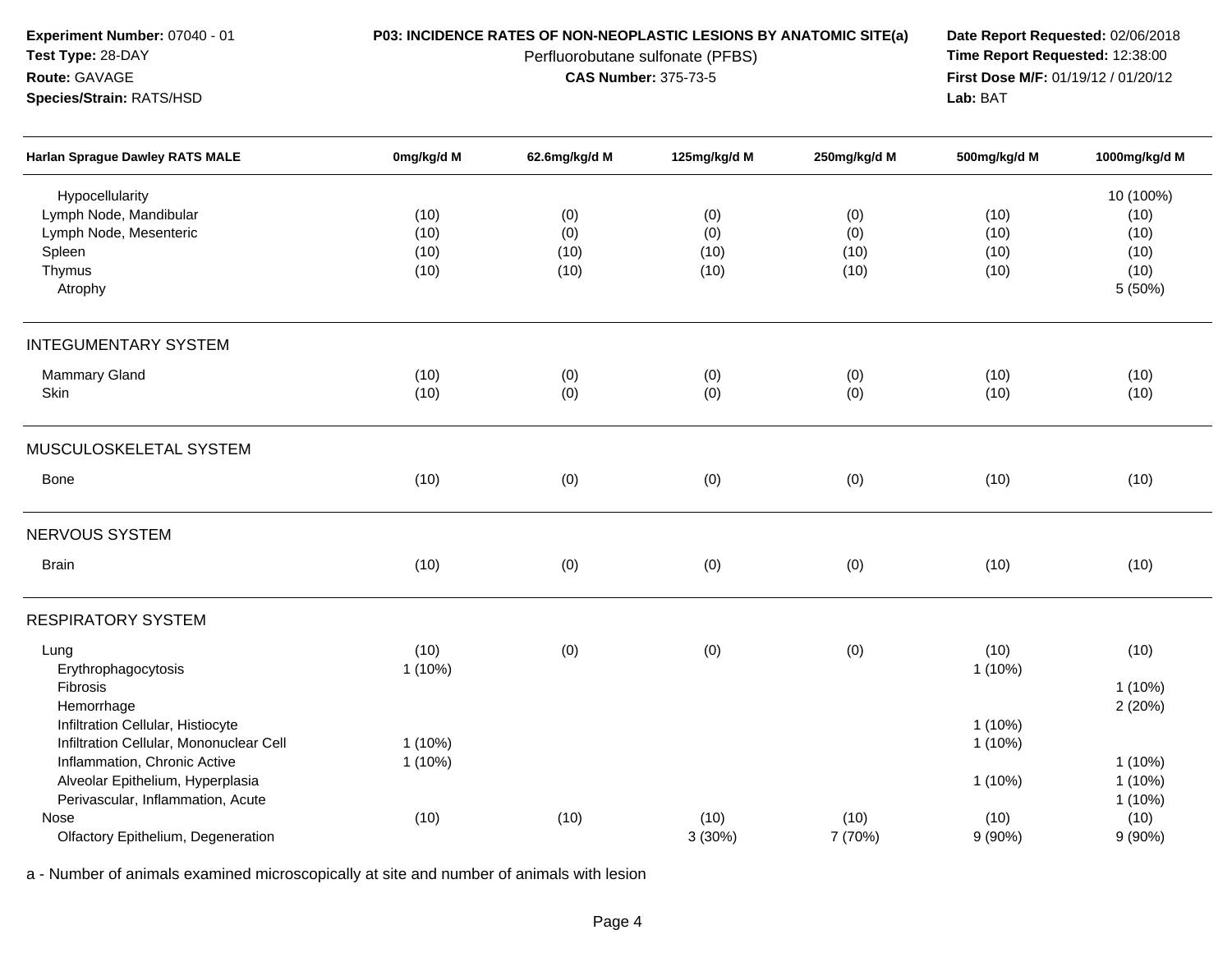| <b>Experiment Number: 07040 - 01</b><br>Test Type: 28-DAY<br>Route: GAVAGE<br>Species/Strain: RATS/HSD |                           | P03: INCIDENCE RATES OF NON-NEOPLASTIC LESIONS BY ANATOMIC SITE(a)<br>Perfluorobutane sulfonate (PFBS)<br><b>CAS Number: 375-73-5</b> | Date Report Requested: 02/06/2018<br>Time Report Requested: 12:38:00<br>First Dose M/F: 01/19/12 / 01/20/12<br>Lab: BAT |                       |                        |                                     |
|--------------------------------------------------------------------------------------------------------|---------------------------|---------------------------------------------------------------------------------------------------------------------------------------|-------------------------------------------------------------------------------------------------------------------------|-----------------------|------------------------|-------------------------------------|
| <b>Harlan Sprague Dawley RATS MALE</b>                                                                 | 0mg/kg/d M                | 62.6mg/kg/d M                                                                                                                         | 125mg/kg/d M                                                                                                            | 250mg/kg/d M          | 500mg/kg/d M           | 1000mg/kg/d M                       |
| Olfactory Epithelium, Hyperplasia<br>Olfactory Epithelium, Inflammation,<br>Suppurative                |                           |                                                                                                                                       | 2(20%)                                                                                                                  | 5(50%)<br>2(20%)      | $9(90\%)$<br>2(20%)    | $5(50\%)$<br>$9(90\%)$              |
| Olfactory Epithelium, Necrosis<br>Trachea                                                              | (10)                      | (0)                                                                                                                                   | (0)                                                                                                                     | (0)                   | (10)                   | 7 (70%)<br>(10)                     |
| SPECIAL SENSES SYSTEM                                                                                  |                           |                                                                                                                                       |                                                                                                                         |                       |                        |                                     |
| Eye<br><b>Harderian Gland</b><br>Infiltration Cellular, Mononuclear Cell                               | (10)<br>(10)<br>$1(10\%)$ | (0)<br>(0)                                                                                                                            | (0)<br>(0)                                                                                                              | (0)<br>(0)            | (10)<br>(10)           | (10)<br>(10)                        |
| URINARY SYSTEM                                                                                         |                           |                                                                                                                                       |                                                                                                                         |                       |                        |                                     |
| Kidney<br>Nephropathy, Chronic Progressive<br>Papilla, Necrosis<br><b>Urinary Bladder</b>              | (10)<br>6(60%)<br>(10)    | (10)<br>4 (40%)<br>(0)                                                                                                                | (10)<br>2(20%)<br>(0)                                                                                                   | (10)<br>6(60%)<br>(0) | (10)<br>3(30%)<br>(10) | (10)<br>3(30%)<br>$1(10\%)$<br>(10) |

\*\*\* END OF MALE \*\*\*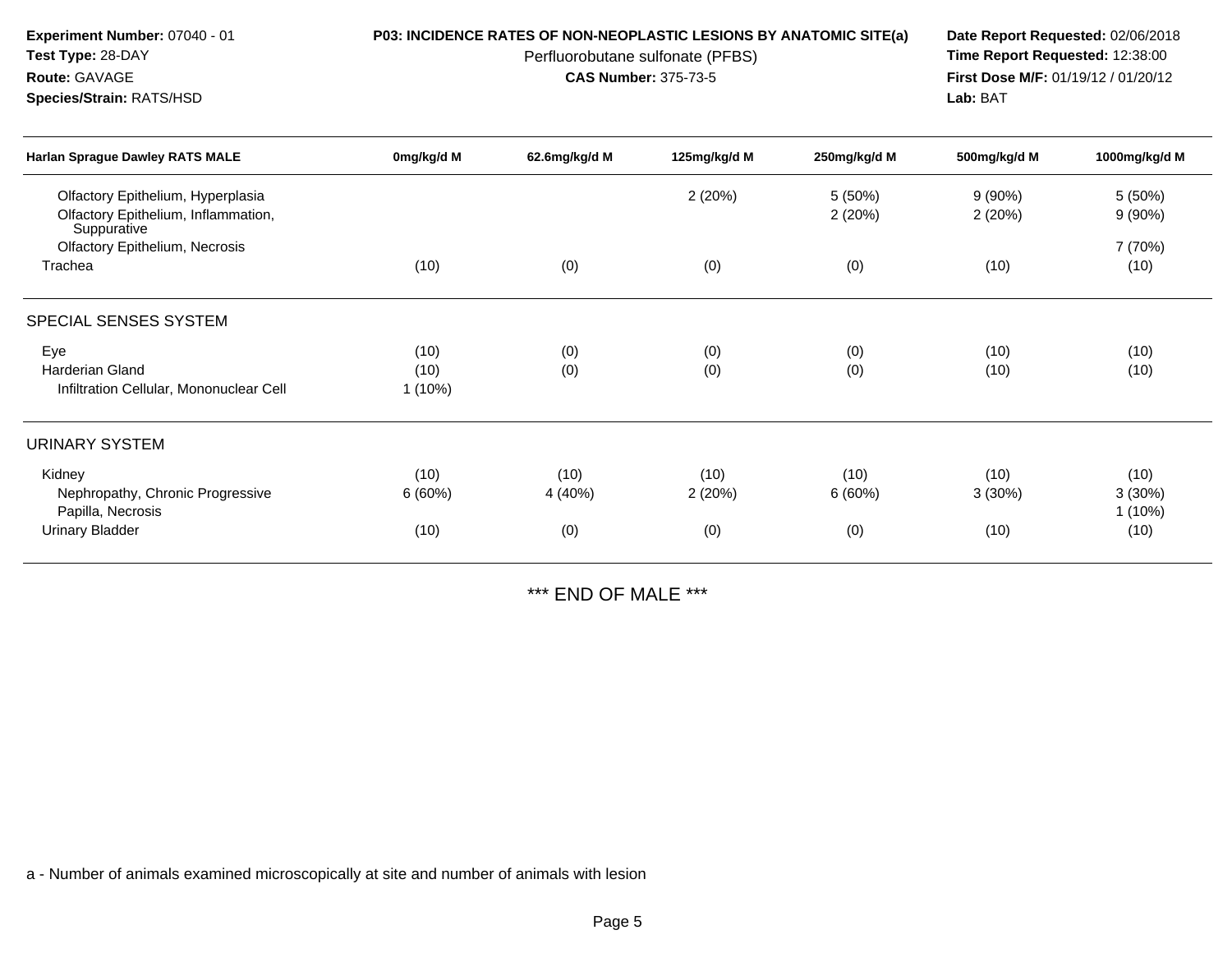**Experiment Number:** 07040 - 01**Test Type:** 28-DAY

## **Route:** GAVAGE

**Species/Strain:** RATS/HSD

# **P03: INCIDENCE RATES OF NON-NEOPLASTIC LESIONS BY ANATOMIC SITE(a) Date Report Requested: 02/06/2018**<br>Perfluorobutane sulfonate (PFBS) **Time Report Requested: 12:38:00**

# Perfluorobutane sulfonate (PFBS)<br>**CAS Number:** 375-73-5

**First Dose M/F:** 01/19/12 / 01/20/12<br>**Lab:** BAT **Lab:** BAT

| Harlan Sprague Dawley RATS FEMALE       | 0mg/kg/d F | 62.6mg/kg/d F | 125mg/kg/d F | 250mg/kg/d F | 500mg/kg/d F | 1000mg/kg/d F |
|-----------------------------------------|------------|---------------|--------------|--------------|--------------|---------------|
| <b>Disposition Summary</b>              |            |               |              |              |              |               |
| <b>Animals Initially In Study</b>       | 10         | 10            | 10           | $10$         | $10$         | 10            |
| <b>Early Deaths</b>                     |            |               |              |              |              |               |
| <b>Natural Death</b>                    |            |               |              | $\mathbf{1}$ | $\mathbf{1}$ | 8             |
| <b>Survivors</b>                        |            |               |              |              |              |               |
| <b>Terminal Sacrifice</b>               | 10         | 10            | 10           | 9            | 9            | $\mathbf 2$   |
| <b>Animals Examined Microscopically</b> | 10         | 10            | 10           | 10           | 10           | 10            |
| <b>ALIMENTARY SYSTEM</b>                |            |               |              |              |              |               |
| Esophagus                               | (10)       | (0)           | (0)          | (1)          | (10)         | (10)          |
| Inflammation, Chronic                   |            |               |              |              | $1(10\%)$    | 3(30%)        |
| Intestine Large, Cecum                  | (10)       | (0)           | (0)          | (1)          | (10)         | (9)           |
| Intestine Large, Colon                  | (10)       | (0)           | (0)          | (1)          | (10)         | (9)           |
| Intestine Large, Rectum                 | (10)       | (0)           | (0)          | (1)          | (10)         | (9)           |
| Intestine Small, Duodenum               | (10)       | (0)           | (0)          | (1)          | (10)         | (10)          |
| Intestine Small, Ileum                  | (10)       | (0)           | (0)          | (1)          | (10)         | (9)           |
| Intestine Small, Jejunum                | (10)       | (0)           | (0)          | (1)          | (10)         | (9)           |
| Liver                                   | (10)       | (10)          | (10)         | (10)         | (10)         | (10)          |
| Infiltration Cellular, Mixed Cell       | $1(10\%)$  |               |              | $1(10\%)$    |              |               |
| Necrosis                                |            |               |              |              |              | 3(30%)        |
| Bile Duct, Cyst                         |            |               |              | $1(10\%)$    |              |               |
| Hepatocyte, Cytoplasmic Alteration      |            |               |              |              | $9(90\%)$    | 10 (100%)     |
| Hepatocyte, Hypertrophy                 |            |               |              |              | 8 (80%)      | 10 (100%)     |
| Pancreas                                | (10)       | (10)          | (10)         | (10)         | (10)         | (10)          |
| <b>Salivary Glands</b>                  | (10)       | (0)           | (0)          | (1)          | (10)         | (10)          |
| Stomach, Forestomach                    | (10)       | (0)           | (0)          | (10)         | (10)         | (10)          |
| Ulcer                                   |            |               |              |              | $1(10\%)$    |               |
| Stomach, Glandular                      | (10)       | (0)           | (0)          | (1)          | (10)         | (10)          |
| <b>CARDIOVASCULAR SYSTEM</b>            |            |               |              |              |              |               |
| <b>Blood Vessel</b>                     | (10)       | (0)           | (0)          | (1)          | (10)         | (10)          |
| Heart                                   | (10)       | (0)           | (0)          | (1)          | (10)         | (10)          |
|                                         |            |               |              |              |              |               |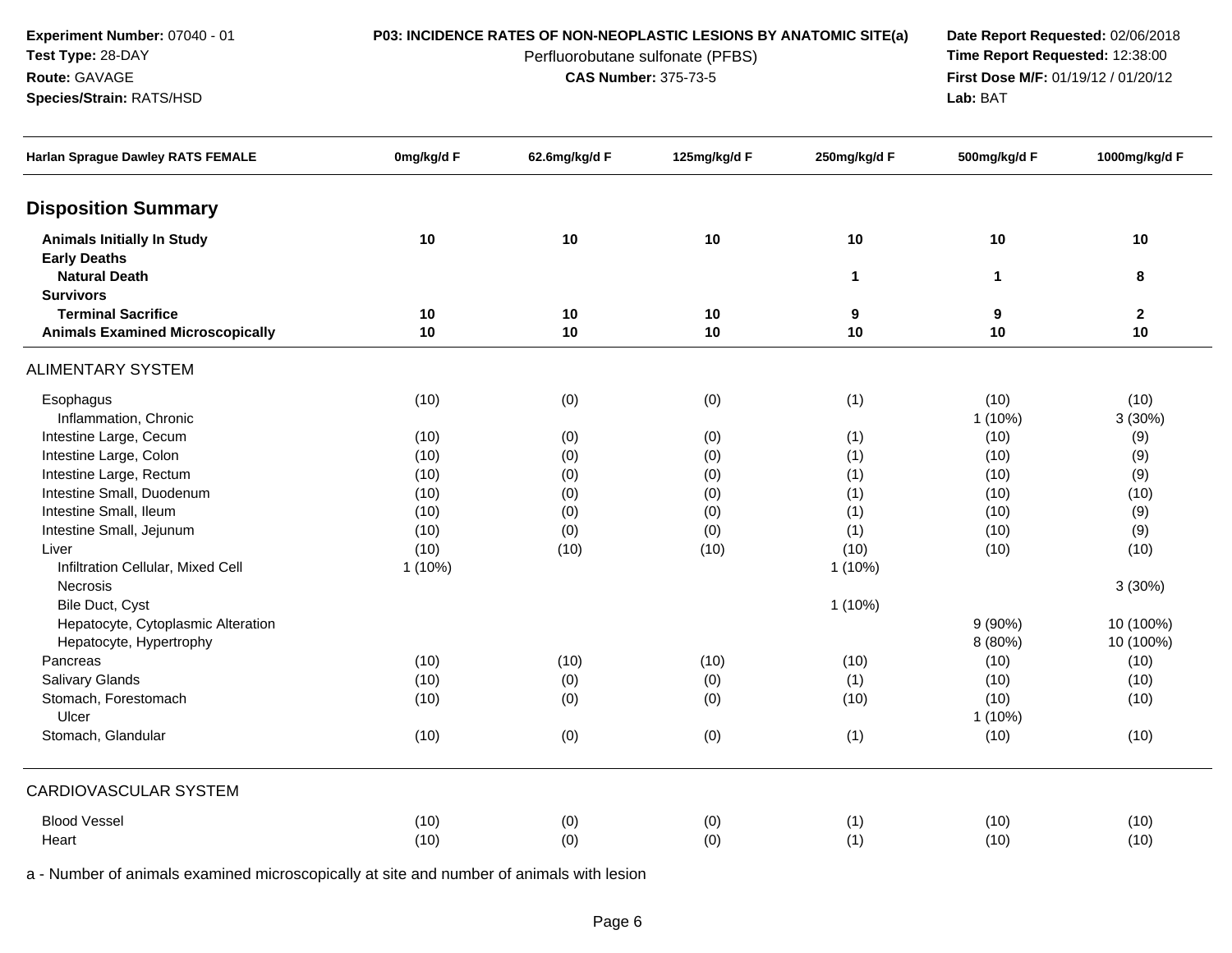| Experiment Number: 07040 - 01<br>Test Type: 28-DAY                                                                                    |                                             | P03: INCIDENCE RATES OF NON-NEOPLASTIC LESIONS BY ANATOMIC SITE(a)<br>Perfluorobutane sulfonate (PFBS) | Date Report Requested: 02/06/2018<br>Time Report Requested: 12:38:00 |                                         |                                             |                                              |
|---------------------------------------------------------------------------------------------------------------------------------------|---------------------------------------------|--------------------------------------------------------------------------------------------------------|----------------------------------------------------------------------|-----------------------------------------|---------------------------------------------|----------------------------------------------|
| Route: GAVAGE<br>Species/Strain: RATS/HSD                                                                                             |                                             | <b>CAS Number: 375-73-5</b>                                                                            | First Dose M/F: 01/19/12 / 01/20/12<br>Lab: BAT                      |                                         |                                             |                                              |
| <b>Harlan Sprague Dawley RATS FEMALE</b>                                                                                              | 0mg/kg/d F                                  | 62.6mg/kg/d F                                                                                          | 125mg/kg/d F                                                         | 250mg/kg/d F                            | 500mg/kg/d F                                | 1000mg/kg/d F                                |
| Cardiomyopathy<br>Epicardium, Inflammation, Chronic Active<br>Myocardium, Necrosis                                                    |                                             |                                                                                                        |                                                                      |                                         |                                             | $1(10\%)$<br>$1(10\%)$<br>$1(10\%)$          |
| <b>ENDOCRINE SYSTEM</b>                                                                                                               |                                             |                                                                                                        |                                                                      |                                         |                                             |                                              |
| <b>Adrenal Cortex</b><br>Adrenal Medulla<br>Islets, Pancreatic<br>Parathyroid Gland<br><b>Pituitary Gland</b><br><b>Thyroid Gland</b> | (10)<br>(10)<br>(10)<br>(7)<br>(10)<br>(10) | (0)<br>(0)<br>(0)<br>(0)<br>(0)<br>(10)                                                                | (0)<br>(0)<br>(0)<br>(0)<br>(0)<br>(10)                              | (1)<br>(1)<br>(1)<br>(0)<br>(1)<br>(10) | (10)<br>(10)<br>(10)<br>(9)<br>(10)<br>(10) | (10)<br>(10)<br>(10)<br>(10)<br>(10)<br>(10) |
| <b>GENERAL BODY SYSTEM</b>                                                                                                            |                                             |                                                                                                        |                                                                      |                                         |                                             |                                              |
| None                                                                                                                                  |                                             |                                                                                                        |                                                                      |                                         |                                             |                                              |
| <b>GENITAL SYSTEM</b>                                                                                                                 |                                             |                                                                                                        |                                                                      |                                         |                                             |                                              |
| <b>Clitoral Gland</b>                                                                                                                 | (10)                                        | (0)                                                                                                    | (0)                                                                  | (1)                                     | (10)                                        | (9)                                          |
| Ovary                                                                                                                                 | (10)                                        | (10)                                                                                                   | (10)                                                                 | (10)                                    | (10)                                        | (9)                                          |
| Uterus                                                                                                                                | (10)                                        | (0)                                                                                                    | (1)                                                                  | (1)                                     | (10)                                        | (9)                                          |
| Bilateral, Dilation                                                                                                                   |                                             |                                                                                                        | 1 (100%)                                                             |                                         |                                             |                                              |
| Vagina                                                                                                                                | (10)                                        | (0)                                                                                                    | (0)                                                                  | (1)                                     | (10)                                        | (9)                                          |
| <b>HEMATOPOIETIC SYSTEM</b>                                                                                                           |                                             |                                                                                                        |                                                                      |                                         |                                             |                                              |
| <b>Bone Marrow</b><br>Hypocellularity                                                                                                 | (10)                                        | (10)                                                                                                   | (10)                                                                 | (10)                                    | (10)                                        | (10)<br>9(90%)                               |
| Lymph Node, Mandibular<br>Necrosis, Lymphoid                                                                                          | (10)                                        | (0)                                                                                                    | (0)                                                                  | (1)                                     | (10)                                        | (10)<br>1 (10%)                              |
| Lymph Node, Mesenteric                                                                                                                | (10)                                        | (0)                                                                                                    | (0)                                                                  | (1)                                     | (10)                                        | (9)                                          |
| Spleen                                                                                                                                | (10)                                        | (10)                                                                                                   | (10)                                                                 | (10)                                    | (10)                                        | (10)                                         |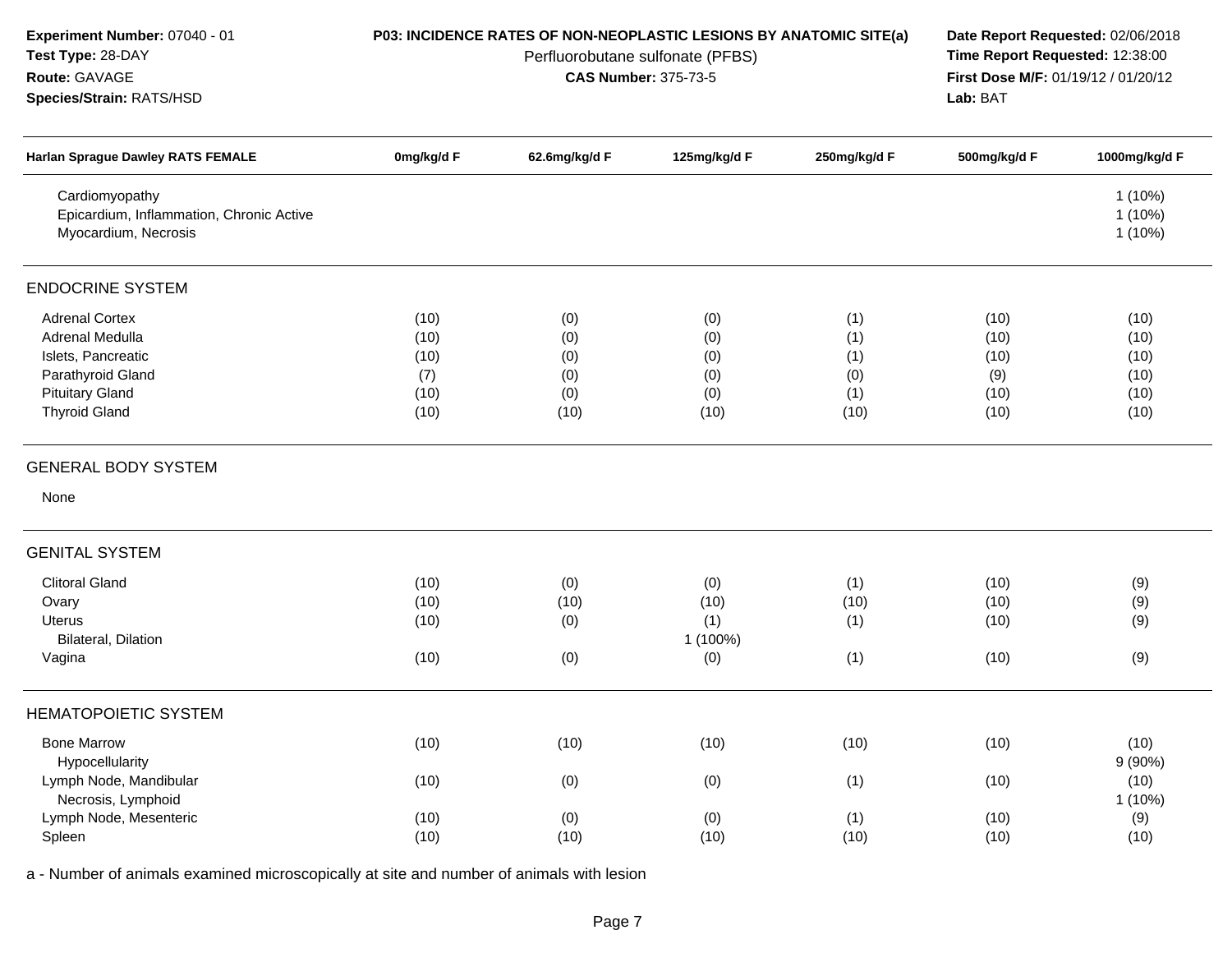| Experiment Number: 07040 - 01<br>Test Type: 28-DAY<br>Route: GAVAGE<br>Species/Strain: RATS/HSD                                                        | P03: INCIDENCE RATES OF NON-NEOPLASTIC LESIONS BY ANATOMIC SITE(a) | Date Report Requested: 02/06/2018<br>Time Report Requested: 12:38:00<br>First Dose M/F: 01/19/12 / 01/20/12<br>Lab: BAT |                              |                                           |                                                 |                                                    |
|--------------------------------------------------------------------------------------------------------------------------------------------------------|--------------------------------------------------------------------|-------------------------------------------------------------------------------------------------------------------------|------------------------------|-------------------------------------------|-------------------------------------------------|----------------------------------------------------|
| Harlan Sprague Dawley RATS FEMALE                                                                                                                      | 0mg/kg/d F                                                         | 62.6mg/kg/d F                                                                                                           | 125mg/kg/d F                 | 250mg/kg/d F                              | 500mg/kg/d F                                    | 1000mg/kg/d F                                      |
| Thymus<br>Atrophy<br>Necrosis, Lymphoid                                                                                                                | (10)                                                               | (10)                                                                                                                    | (10)                         | (10)                                      | (10)                                            | (10)<br>5(50%)<br>$1(10\%)$                        |
| <b>INTEGUMENTARY SYSTEM</b>                                                                                                                            |                                                                    |                                                                                                                         |                              |                                           |                                                 |                                                    |
| <b>Mammary Gland</b><br>Skin<br>Hemorrhage                                                                                                             | (10)<br>(10)                                                       | (0)<br>(0)                                                                                                              | (0)<br>(0)                   | (1)<br>(1)<br>1 (100%)                    | (10)<br>(10)                                    | (10)<br>(10)                                       |
| MUSCULOSKELETAL SYSTEM                                                                                                                                 |                                                                    |                                                                                                                         |                              |                                           |                                                 |                                                    |
| <b>Bone</b>                                                                                                                                            | (10)                                                               | (0)                                                                                                                     | (0)                          | (1)                                       | (10)                                            | (10)                                               |
| <b>NERVOUS SYSTEM</b>                                                                                                                                  |                                                                    |                                                                                                                         |                              |                                           |                                                 |                                                    |
| <b>Brain</b>                                                                                                                                           | (10)                                                               | (0)                                                                                                                     | (0)                          | (1)                                       | (10)                                            | (10)                                               |
| <b>RESPIRATORY SYSTEM</b>                                                                                                                              |                                                                    |                                                                                                                         |                              |                                           |                                                 |                                                    |
| Lung<br>Erythrophagocytosis<br>Fibrosis                                                                                                                | (10)                                                               | (0)                                                                                                                     | (0)                          | (1)                                       | (10)<br>$1(10\%)$                               | (10)<br>$1(10\%)$<br>$1(10\%)$                     |
| Inflammation, Chronic Active<br>Nose<br>Olfactory Epithelium, Degeneration<br>Olfactory Epithelium, Hyperplasia<br>Olfactory Epithelium, Inflammation, | (10)                                                               | (10)                                                                                                                    | (10)<br>4 (40%)<br>$1(10\%)$ | (10)<br>$9(90\%)$<br>8 (80%)<br>$1(10\%)$ | 2(20%)<br>(10)<br>9(90%)<br>$9(90\%)$<br>2(20%) | $1(10\%)$<br>(10)<br>7 (70%)<br>4 (40%)<br>8 (80%) |
| Suppurative<br><b>Olfactory Epithelium, Necrosis</b><br>Trachea                                                                                        | (10)                                                               | (0)                                                                                                                     | (0)                          | (1)                                       | (10)                                            | 6(60%)<br>(10)                                     |